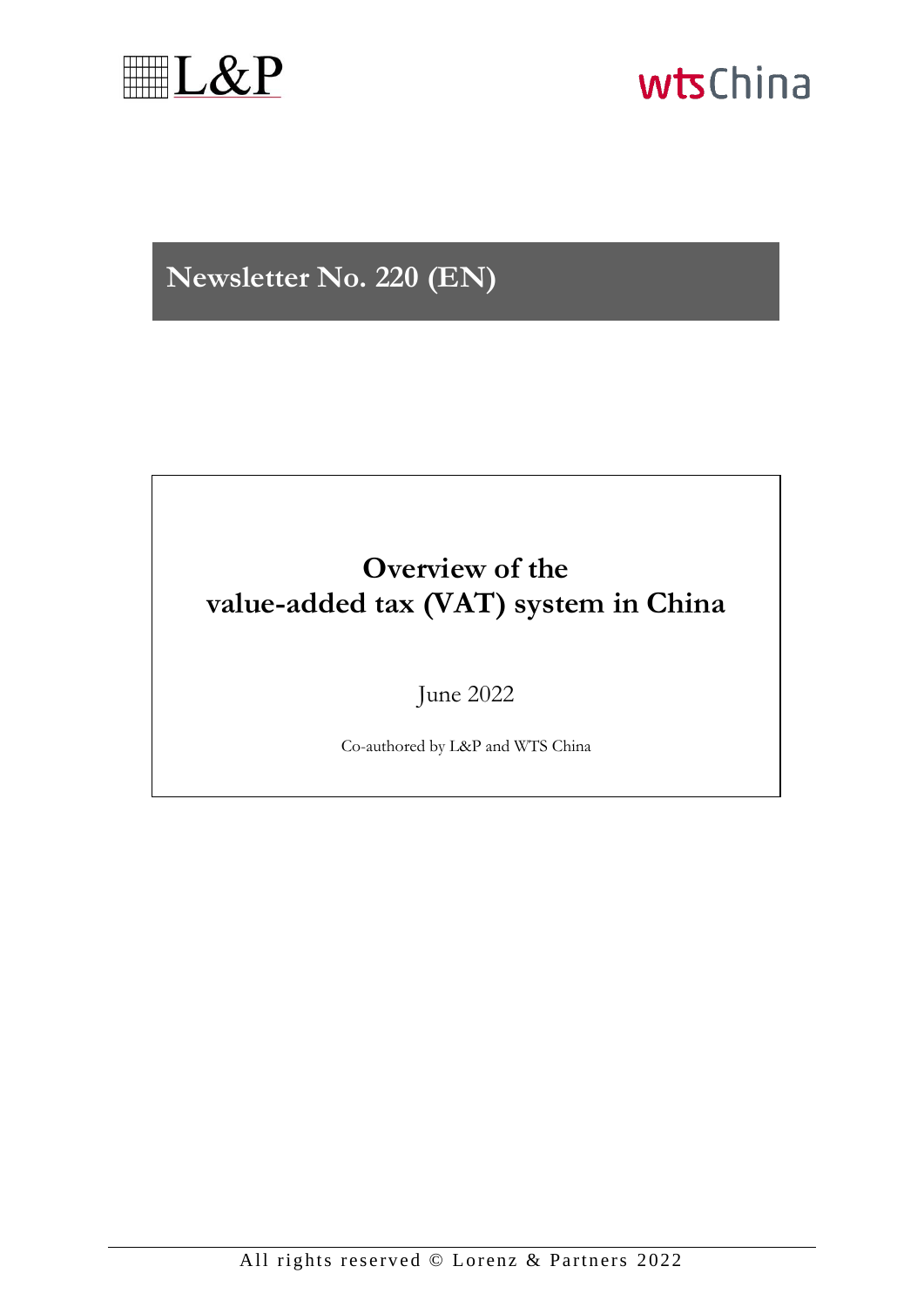**Newsletter No. 220 (EN)**

Although Lorenz & Partners and WTS China always pays great attention on updating information provided in newsletters and brochures, we cannot take responsibility for the completeness, correctness or quality of the information provided. None of the information contained in this newsletter is meant to replace a personal consultation with a qualified lawyer. Liability claims regarding damage caused by the use or disuse of any information provided, including any kind of information which is incomplete or incorrect, will therefore be rejected, if not generated deliberately or grossly negligent.

#### **I. Introduction**

Value-added tax (VAT) issues should not be underestimated when doing business in and with China, as VAT is not always a "cash neutral pass-through". It is far more complex, may be effectively cost-incurring and therefore potentially riskier than you might expect.

China's VAT law changed a lot in the past years. The Chinese Business Tax (BT) regime which had been co-existing with the VAT regime for years was entirely phased out in 2016. The abolishment of BT has led to certain complexity and confusion about the specific application of the different tax rates. The reform simplified China's indirect tax system by abolishing the disproportionate taxation of services and unifying sales of goods, processing, repairs and replacement services, sales services, intangible properties, real estate and import of goods within China, etc. under a general VAT regime.

#### **II. VAT rates**

VAT rates were witnessing a downward adjustment in recent years to reduce the tax burden in general and to boost domestic consumption. Such an adjustment has happened almost once every year in four years from 2016 to 2019. Since then and so far, Chinese VAT has maintained four ranks of VAT rates, i.e. 13%, 9%, 6%, and 0%.

As an exception, VAT rates below 6% are also available to some specific business segments under a simplified VAT filing method (in which input VAT is not creditable), e.g. 5% for residential renting income.

Different VAT rates are applied for different taxable activities:

The VAT rate of 13% applies for taxable activities such as:

- Sales and import of goods (except those stated otherwise)
- Provision of processing, repair and replacement services
- Leasing services of tangible and moveable assets

The VAT rate of 9% applies for:

- Sales and import of specified goods such as agricultural products (including grains), tab water, heat, liquefied petroleum gas, natural gas, edible vegetable oil, air conditioning, hot water, coal gas, coal products for residential use, edible salt, agricultural machinery, feed, pesticide, agricultural film, fertilizer, methane, dimethyl ether, books, newspapers, magazines, audio and visual products and electronic publications
- Leasing of immoveable property
- Transportation services
- Sales of land use rights or immovable property
- Construction services
- Transfer of land use right
- Postal and basic telecommunication services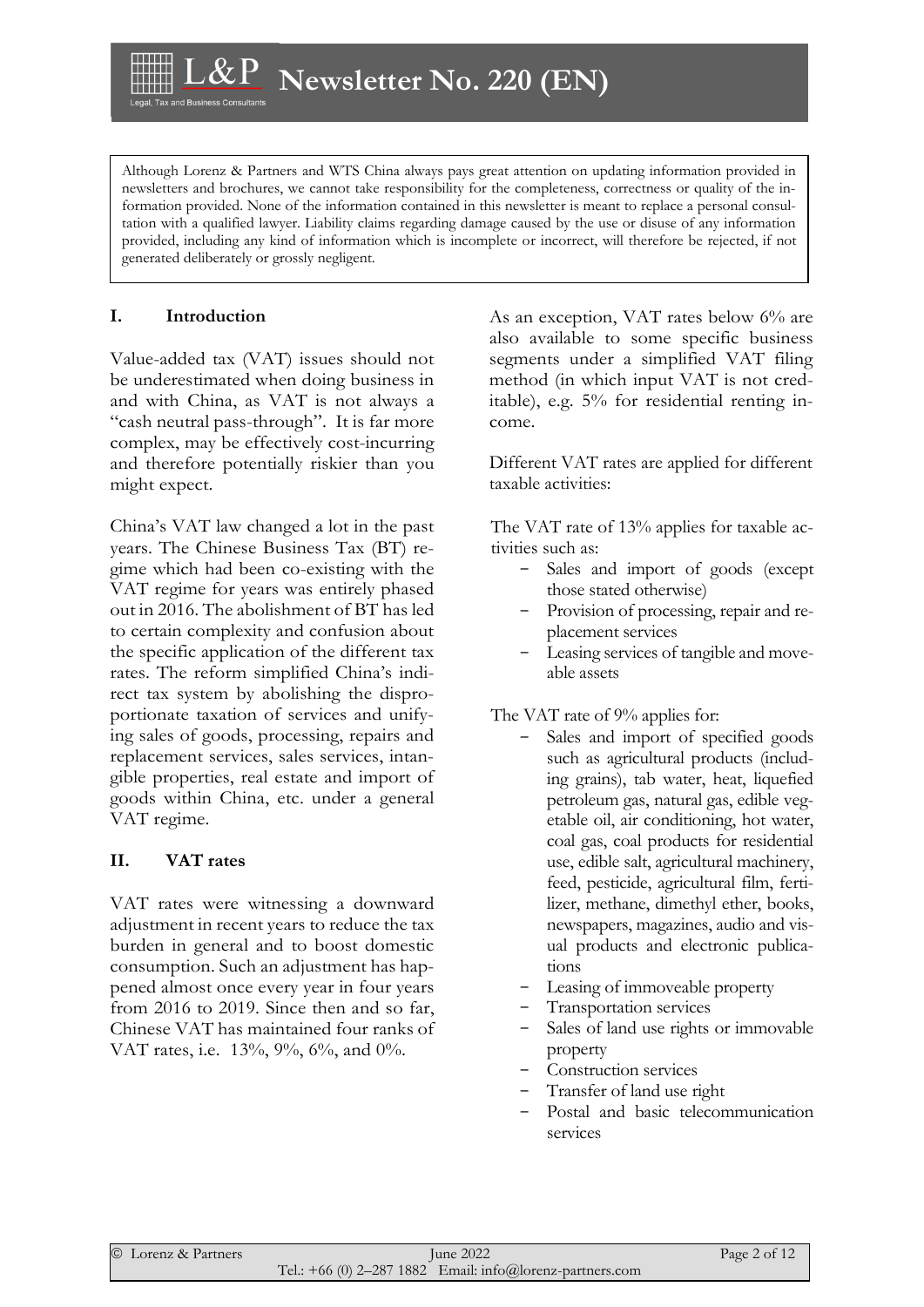wtsChina **Newsletter No. 220 (EN)** 

The VAT rate of 6% applies for:

- Value-added telecommunication services
- Financial services
- Modern services (such as research and development services, technology consulting services, information technology services, cultural and creative services, logistics support services, certification and consulting services, broadcasting and filming services, commercial supporting services and other modern services.)
- Lifestyle services
- Sales of intangible assets other than land use rights

The VAT rate of 0% applies for:

- Exports of goods (except those stated otherwise)
- Cross-border sales of state-specified services or intellectual properties by entities or individuals in China.

#### **III. VAT refund mechanism**

In general, the Chinese VAT system is comparable to many other VAT systems in the world. In particular, it mitigates the burden of VAT on transactions between businesses by applying an input **VAT credit mechanism**.

The VAT a company paid when buying or importing goods from a general taxpayer (with a proper fapiao) is called **input VAT.** The VAT a company adds when selling goods to buyers in China (with a proper invoice, so-called "*Fapiao*") is the VAT that the company receives and collects on behalf of the government, called the **output VAT**. This does not constitute the company's revenue but must be transferred to the Chinese government after offsetting with input VAT.

In most cases, the input VAT can be offset against the output VAT. The surplus of the output VAT over the input VAT is the amount that a company is obliged to declare and transfer to the Revenue Department monthly. If the difference between the output and input VAT is negative, the company may carry forward the input VAT credits to the next periods (unutilized input VAT credit refund is possible if meeting certain criteria and applicable only to manufacturing and small and micro-scale enterprises).

This can be summarized as follows:

Output VAT – Input VAT  $\leq 0$  $\rightarrow$  VAT credit carried forward to the next period(s) or refund (if applicable)

Output VAT – Input VAT  $> 0$  $\rightarrow$  VAT payable to the Revenue Department

#### **IV. Import of goods**

The import of goods is subject to VAT which is payable to the Chinese Revenue/Customs Department. This must not be confused with the obligation to pay **import duty** at specific rates which is payable additionally. It increases the value base of the product, leading to a higher VAT.

*For example:*

*Effective landing cost (CIF) of a good imported into China= 100 Duty: 5%*

*The basis for the final VAT (13%) calculation is therefore 105:* 

*13% x 105 = 13.65 VAT*

So basically, both VAT as well as duty have to be paid on the importation of goods into China (except in duty-free situations).

Foreign companies aiming to sell goods to consumers in China via online sales will need to appoint a customs agent or broker to handle the import VAT payment.

VAT on importation has to be paid within 15 days of the issuance of a tax payment certificate

| © Lorenz & Partners | <b>June 2022</b>                                                                         | Page 3 of 12 |
|---------------------|------------------------------------------------------------------------------------------|--------------|
|                     | Tel.: $+66$ (0) 2–287 1882 Email: $\frac{in6}{\textcirc}$ Email: $\frac{in6}{\textcirc}$ |              |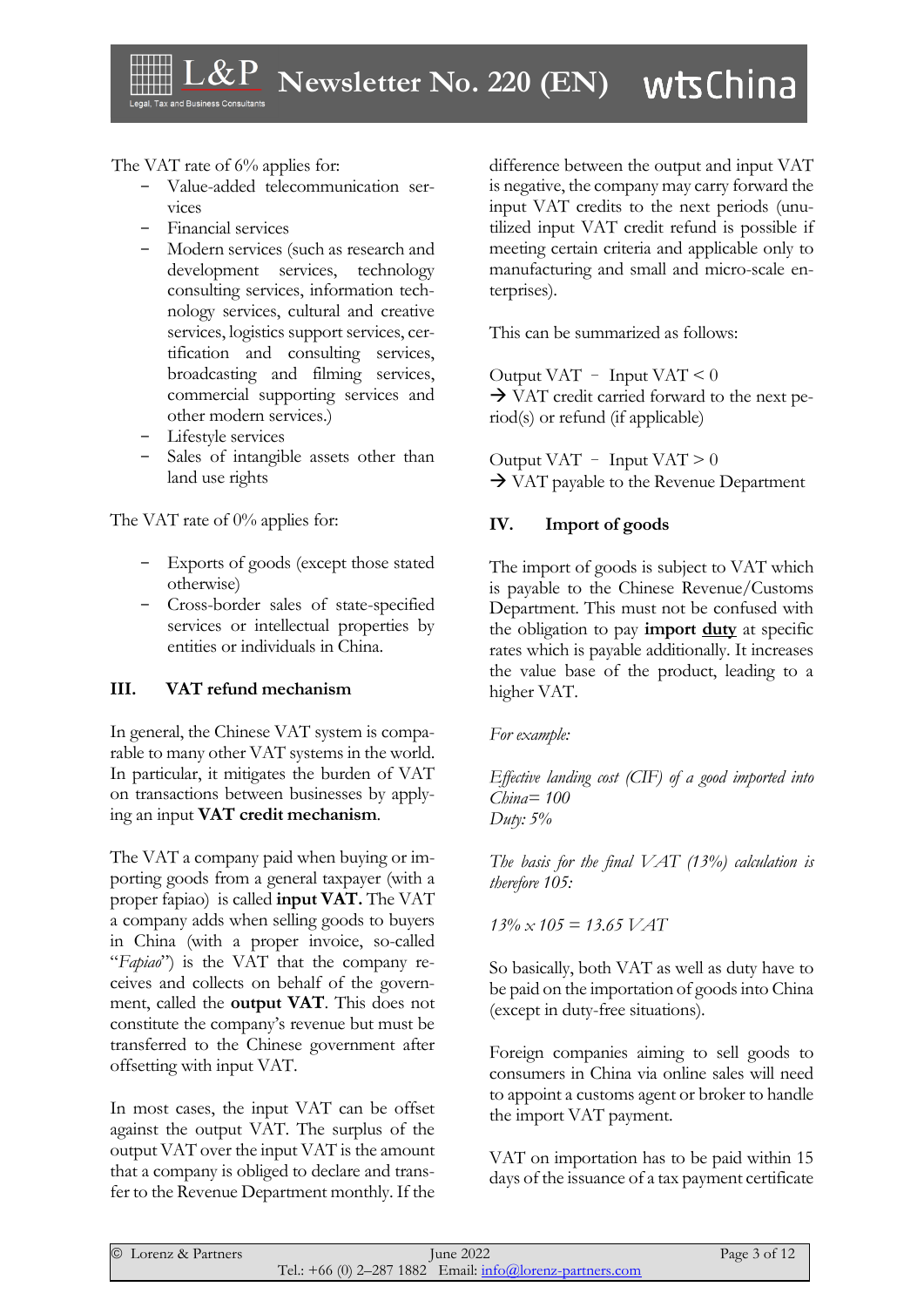by the Customs Department.

Import VAT is subject to the VAT credit/refund mechanism as part of input VAT, using two different methods (see section 3 below)

#### **V.** Export of gcc.13

#### **1. General**

When exporting goods and services, the general rule is that no VAT will apply. There are two categories of exported goods and services: <u>zero-rated</u> (VAT rate  $= 0\%$ ) or generally VAT-exempt.

#### **2. Export refunds**

If a good is considered VAT zero-rated, it is technically subject to VAT, but the VAT rate is set at  $0\%$ . Therefore, any input VAT is, in general, refundable.

However, the official refund rate can be lower than the input VAT rate. Therefore, the adjustment of VAT refund rates for exports has been part of China's macroeconomic controlling measures in encouraging or discouraging the export of certain goods (such as agricultural products or rare earth).

By not refunding the full amount of the paid input VAT, exporters will only get part of the VAT back and may intend to export at a higher price, or could be less motivated to export them.

The VAT refund rates can range from  $0\%$  to 13%. A full list of approximately 11,000 refund rates can be found on the State Administration for Taxation website (with easy google translation and HS numbers, respectively the Chinese Commodity Code Numbers). 1

For example, the VAT refund rate is set to:

0% for most agricultural products and many kinds of papers (to rather keep

them in China),

- 5% for screws and pins,
- $6\%$  for meat of domestic cattle,
- 13% for cartons, cutting pads, styrofoam or silicone pads or for any kind of fabric.

If an exported good or service is considered VAT exempt, the already paid input **VAT cannot be refunded at all nor used to deduct** the output VAT from domestically sold goods or services. The VAT paid can only be added to the cost of the exported goods. However, this category does not apply to many cases. Exempt goods include e.g. oral contraceptives, ancient books, imported equipment directly used in scientific research, experiments or teaching, imported materials for charitable foreign aid and assistance from foreign governments and international organizations or imported articles for persons with disabilities by supporting organizations.

#### **3. Methods of implementing VAT refunds**

In principle, there are two methods of calculating VAT refunds, depending on the business of the company.

For production companies that produce goods that are exported or sold in China, the input VAT on raw materials and machines, either imported or bought in China for the production process, can be fully offset (credited) against the output VAT on sales within China.

After this offset, any excess amount of input VAT is refundable for exports, which means that the surplus amount will be re-paid by the Revenue Department to the local Chinese exporters.

For trading companies with no producing capabilities, when they export, the input VAT (VAT paid when buying goods in China) is directly refundable in cash, as export is not subject to output VAT (and therefore, there is

[http://hd.chinatax.gov.cn/fagui/action/InitCh](http://hd.chinatax.gov.cn/fagui/action/InitChukou.do)[ukou.do.](http://hd.chinatax.gov.cn/fagui/action/InitChukou.do)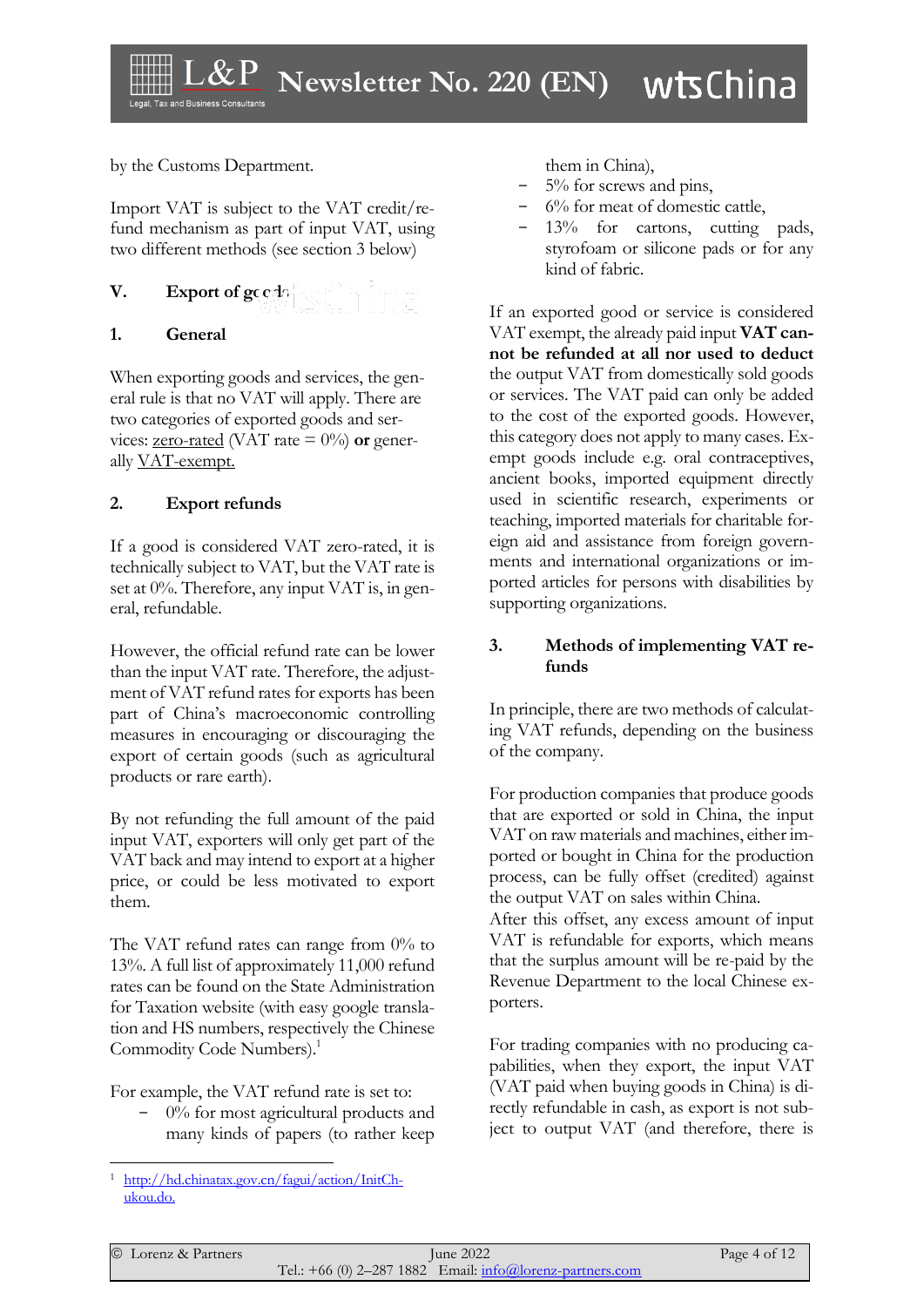nothing to offset/credit).

It is important to note that authorities require export documentation to support an export VAT refund claim. Different types of exporters have to comply with different specific requirements applicable to their business activity. The export VAT refund system has been substantially improved in recent years, by making online submission possible for the whole process, and less documents are required.

#### **VI. Import and Export of Services**

In general, VAT applies if either the service supplier or the service recipient is domiciled in China. If the service provider does not have an establishment in China, the recipient is required to pay the VAT on a withholding basis which means that the VAT is withheld from the total sales price and filed by the recipient in China. The service recipient (service importer in China) is also entitled to an input VAT credit if it is registered as general VAT taxpayer.

This represents a significant difference to the German (or other) VAT system(s), as the service provider has to pay the VAT at the end – and not the service recipient in the so-called **reverse charge procedure**, as is normally the case. In addition, the Chinese service recipient can still claim an input tax deduction (although he does not have to pay the VAT himself).

Therefore, if selling goods or services to China, the seller should bear in mind this Chinese VAT liability (unless exempted) is to be deducted and withheld from the sales income originating from China.

The export of the following services is zerorated:

- International transportation services
- Aero transportation services
- Services provided to foreign entities and consumed entirely overseas (i.e. R&D services, energy management services, design services, production and publication of broadcasting and

filming, software services, electrical circuit design and testing services, IT system services, business process management services, and offshore outsourcing services)

The following services may qualify for VAT exemption:

- Construction, supervision or exploration services for offshore projects
- Exhibition services for offshore executions
- Warehousing services for offshore warehouses
- Leasing of tangible movable property located outside China
- Broadcasting services in overseas
- Cultural, education and healthcare and travel services provided outside China
- Listed services which are sold to foreign entities and entirely consumed in overseas (i.e. telecom services, IP services, logistic support services, certification and consultation services, technical services, commercial support services, advertising services where the advertisement is released outside China, and provision of IPs)
- Postage services, delivery services and insurance for exported goods
- International transportation brokerage services (without providing transportation vehicles)
- Financial services provided to foreign entities' financing activities

#### **VII. General Taxpayer and Small-scale VAT payer status**

There are two classifications of taxpayers under the new VAT rules: the general taxpayers and small-scale taxpayers. A manufacturing or trading company whose annual taxable sales reaching the threshold of RMB 5,000,000 (approx. EUR 700,000) must register as a general VAT payer. Any business below this threshold should be a small-scale payer, **without the right** to claim input VAT credits but enjoy a much lower VAT rate. However, small-scale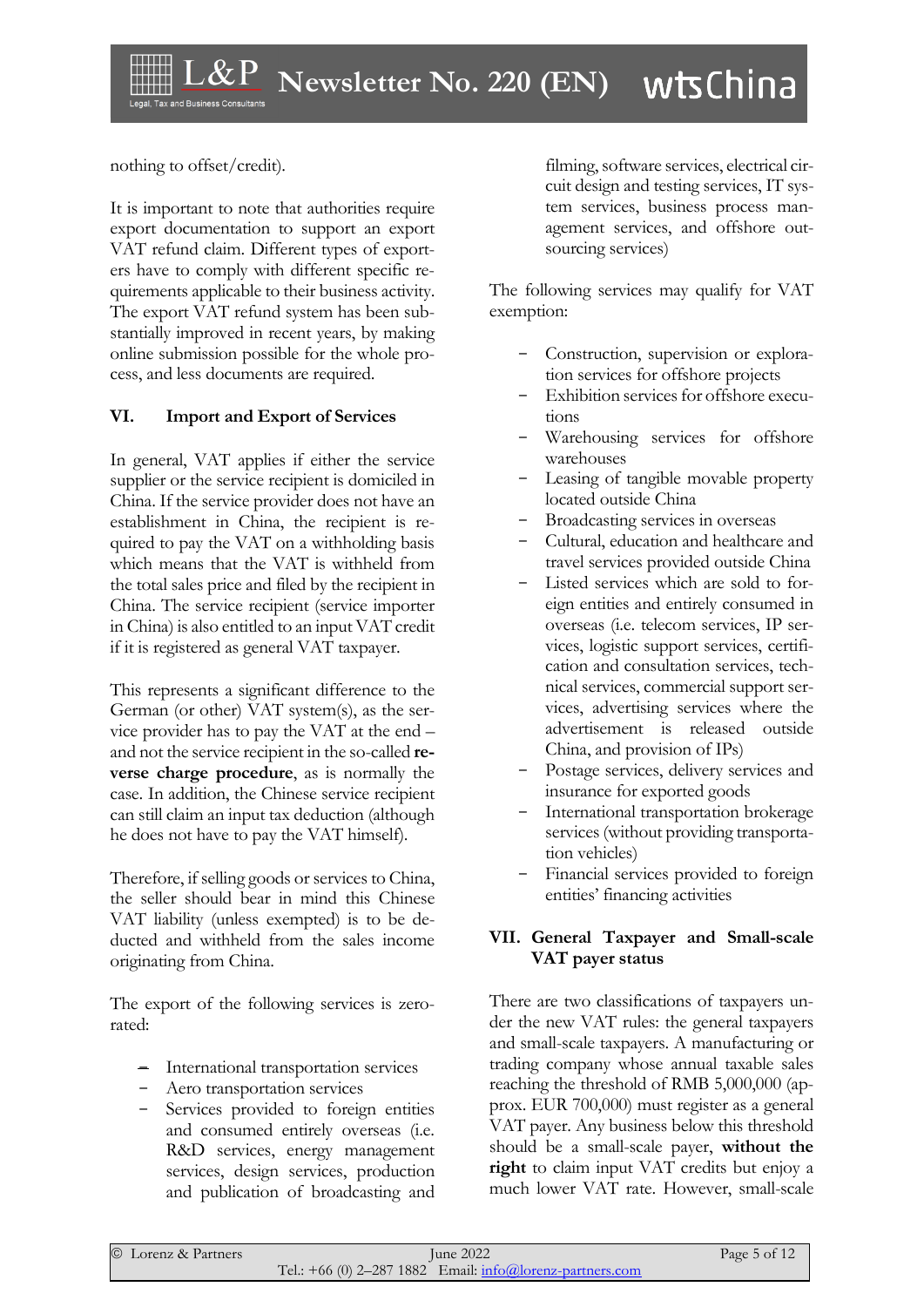payers still have the option to register as a general VAT payer if they can demonstrate a the possession of a sound and well-established accounting system and the maintenance of a fixed place of business in China, subject to the approval by the tax authorities.

#### **VIII. Invoices for VAT (Fapiao)**

#### **1. General**

Chinese authorities require businesses to issue *Fapiaos* (official VAT invoices/receipts) to oblige companies to pay VAT for their sales. *Fapiaos* validate the sales and purchase of goods and services in China. The Chinese government has introduced them to track tax payments and deter tax evasion. *Fapiaos* are printed, distributed and administered by the Chinese tax authorities (under the leadership of State Administhe tration of Tax) but provided by the seller of goods or services. They are registered with the relevant tax authority which audits the issuance in order to determine the appropriate amount of tax payable.

There are two types of *Fapiaos*: special VAT *Fapiaos* and general VAT *Fapiaos*.

#### **2. Special VAT Fapiaos**

Special VAT *Fapiaos* are issued by general taxpayers when goods or services are sold to other businesses or non-consumers. General taxpayers, as a buyer, when receiving the *Fapiaos*, are thereby allowed to credit their input VAT. This does not apply to small-scale VAT payers.

Special VAT *Fapiaos* contain detailed information including the seller's

- tax code,
- address,
- telephone number and
- bank account information.

*Fapiaos* have to show the correct description of taxable and non-taxable activities and the exact tax rate and amount in CNY, the Chinese currency. They also need to be stamped with the issuer's special *Fapiao* chop.

When issuing a special VAT *Fapiao*, the following three basic copies have to be provided:

- A copy for accounting purposes of the issuer (supplier)
- A copy for tax deduction for the customer who made the purchase
- A copy for accounting purposes of the customer

The number of blank *Fapiaos* that may be collected by a company and the maximum value of each Fapiao are subject to quotas determined by the local tax bureau based on the taxpayer's business scope and business volume. If the tax bureau approves the quotas, a general taxpayer can print and issue the **invoices using** authority-certified software and printer.

#### **3. General Fapiaos**

General *Fapiaos* are only used as evidence of payment where special VAT *Fapiaos* are not applicable. For example, small-scale taxpayers or general commercial taxpayers who retail cigarettes, alcohol, food, clothing, shoes, makeup and other consumer goods cannot issue special VAT *Fapiaos*.

#### **IX. Foreign companies and VAT**

Foreign companies cannot register for VAT purposes in China, nor to issue VAT invoices (Fapiaos) in China. If they are aiming to enter the Chinese market, foreign entities have to establish, for example, a Chinese foreign-invested commercial enterprise (FICE), a wholly foreign-owned entity (WFOE) or a Joint Venture. They may also operate within a free trade zone.

When they sell services or goods to China and are subject to VAT, their VAT liability will be withheld and filed by the Chinese customers or withholding agents.

#### **X. Risks**

Companies with a presence in China or doing business with China have to be careful if there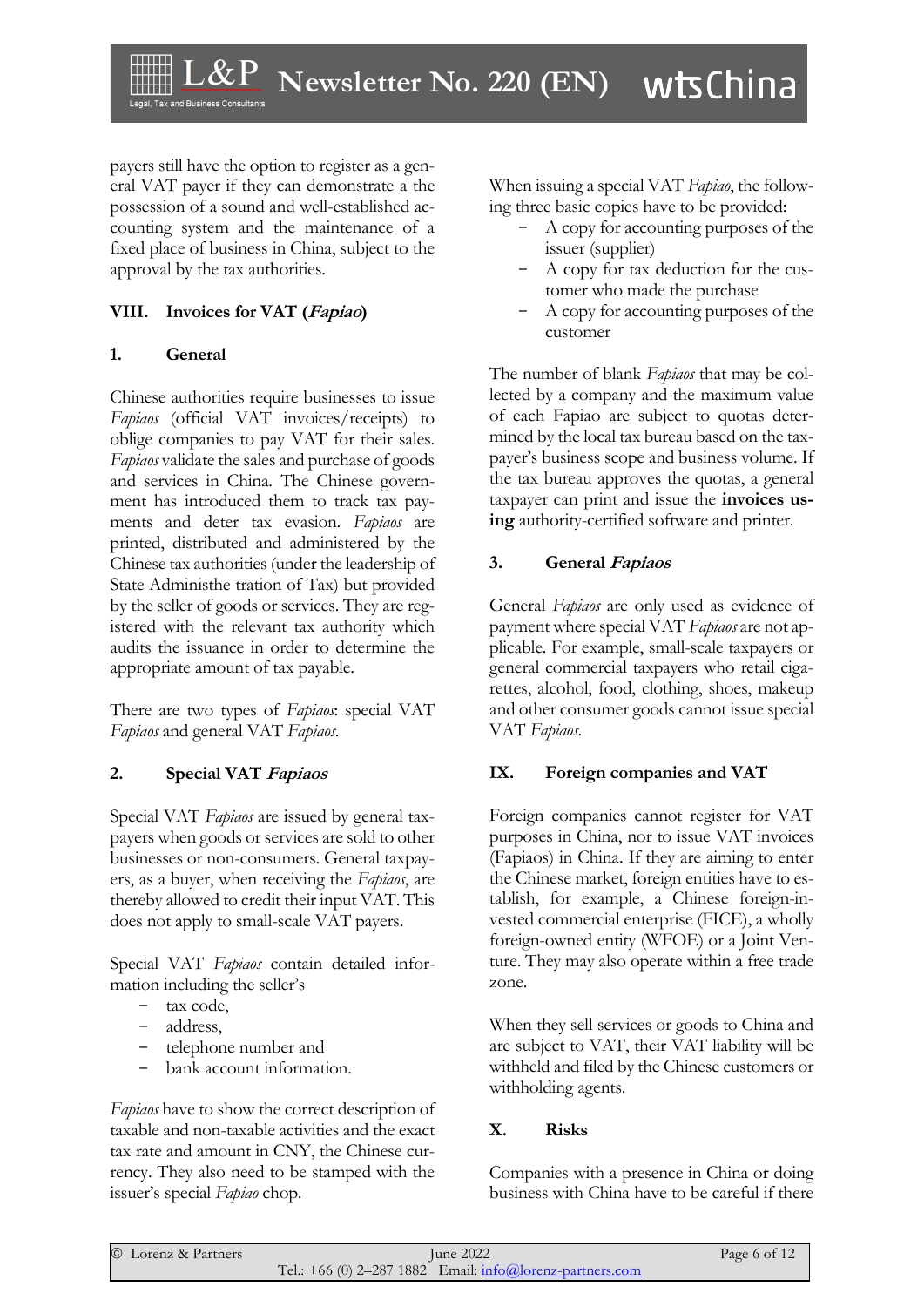

is no proper *Fapiao* issued by the suppliers for their purchases. In some cases, *Fapiaos* were faked or from other companies, which is a straight-forward tax evasion and crime. Tough tax audits and judicial measures have been stepped up by the Chinese authorities to curb VAT invasion.

When setting the prices of the goods, it is very important to make the right comparison with the price components of the Chinese competitors. Some of these competitors might simply do not charge any VAT nor issue any VAT invoices (which are obviously not compliant), making their sales price apparently cheaper than others'.

From the perspective of foreign companies selling services to China in particular, Chinese VAT cost should be taken into account in advance. In principle, they cannot register in the VAT system and at the same time have to pay Chinese VAT themselves (for example, if they sell services to China) without being able to claim an input tax deduction.

For the foreign service provider, a practical option is to use the input tax deduction (from which the Chinese licensee benefits) as a basis for price negotiation with the Chinese customers in advance.

*This article is co-authored by Lorenz & Partners and WTS China. We hope that the information provided in this brochure was helpful for you. If you have any further questions, please do not hesitate to contact us.*

| LORENZ & PARTNERS Co., Ltd.                                                              | WTS China                                    |
|------------------------------------------------------------------------------------------|----------------------------------------------|
| 27 <sup>th</sup> Floor Bangkok City Tower                                                | Unit 906-07, Financial Street Hailun Center, |
| 179 South Sathorn Road, Bangkok 10120, Thaila No.440 Hailun Road, Shanghai, China 200080 |                                              |
| Tel.: $+66$ (0) 2-287 1882                                                               | Tel.: +86 21 5047 8665                       |
| Email: info@lorenz-partners.com                                                          | Email: $\text{martin.ng@wts.cn}$             |
| www.lorenz-partners.com                                                                  | www.wts.cn                                   |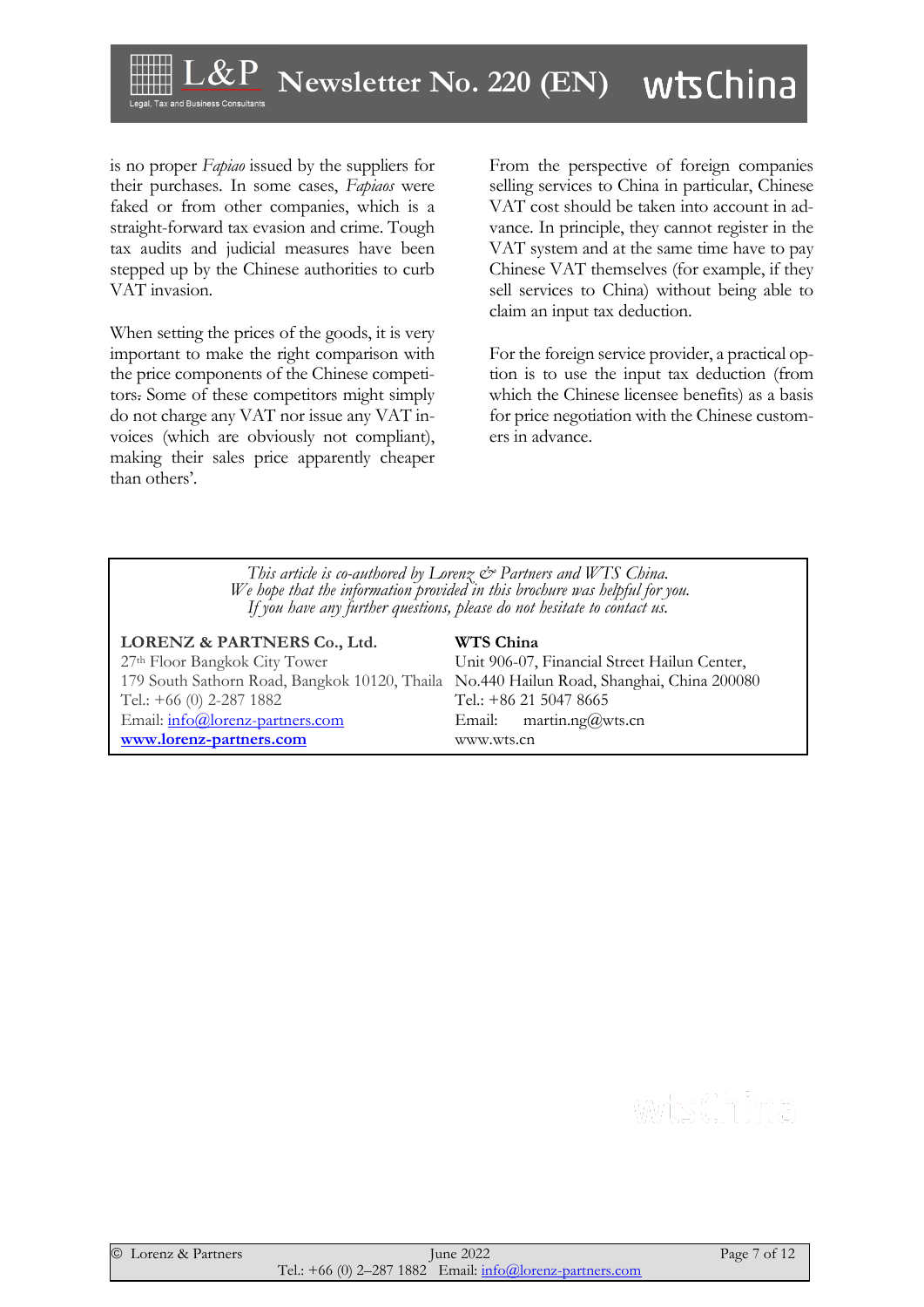#### **ANNEX**

### **VAT Tax Return Form for general taxpayers**

#### 附件1

#### 增 值 税 纳 税 申 报 表 (一般纳税人适用)

根据国家税收法律法规及增值税相关规定制定本表。纳税人不论有无销售额,均应按税务机关核定的纳税期限填写本表,并向当地税务机关申报。

|         | 税款所属时间: 自         | 年                    | 月                   | 日至 | 年           | 月  |                             | 日                |                          |                     | 填表日期: |      | 年 月 日  |                                                                                                                                                                                                                                                                                                                                                                                                                                                                            |  |                                    |  |                          | 金额单位: 元至角分        |
|---------|-------------------|----------------------|---------------------|----|-------------|----|-----------------------------|------------------|--------------------------|---------------------|-------|------|--------|----------------------------------------------------------------------------------------------------------------------------------------------------------------------------------------------------------------------------------------------------------------------------------------------------------------------------------------------------------------------------------------------------------------------------------------------------------------------------|--|------------------------------------|--|--------------------------|-------------------|
|         | 纳税人识别号            |                      |                     |    |             |    |                             |                  |                          |                     |       |      |        |                                                                                                                                                                                                                                                                                                                                                                                                                                                                            |  | 所属行业:                              |  |                          |                   |
|         | (公章)<br>纳税人名称     |                      |                     |    |             |    |                             | 法定代表人姓名          |                          |                     |       | 注册地址 |        |                                                                                                                                                                                                                                                                                                                                                                                                                                                                            |  | 生产经营地址                             |  |                          |                   |
| 开户银行及账号 |                   |                      |                     |    |             |    |                             |                  | 登记注册类型                   |                     |       |      |        |                                                                                                                                                                                                                                                                                                                                                                                                                                                                            |  |                                    |  |                          |                   |
|         |                   |                      |                     |    |             |    |                             |                  |                          |                     |       | 一般项目 |        | 电话号码<br>即征即退项目                                                                                                                                                                                                                                                                                                                                                                                                                                                             |  |                                    |  |                          |                   |
| 项目      |                   |                      |                     |    |             | 栏次 |                             |                  |                          | 本月数                 |       |      | 本年累计   | 本月数                                                                                                                                                                                                                                                                                                                                                                                                                                                                        |  | 本年累计                               |  |                          |                   |
|         |                   | (一) 按适用税率计税销售额       |                     |    |             |    |                             |                  |                          |                     |       |      |        |                                                                                                                                                                                                                                                                                                                                                                                                                                                                            |  |                                    |  |                          |                   |
|         |                   | 其中: 应税货物销售额          |                     |    |             |    |                             | 2                |                          |                     |       |      |        |                                                                                                                                                                                                                                                                                                                                                                                                                                                                            |  |                                    |  |                          |                   |
|         |                   | 应税劳务销售额              |                     |    |             |    |                             | 3                |                          |                     |       |      |        |                                                                                                                                                                                                                                                                                                                                                                                                                                                                            |  |                                    |  |                          |                   |
|         |                   |                      | 纳税检查调整的销售额          |    |             |    |                             |                  |                          |                     |       |      |        |                                                                                                                                                                                                                                                                                                                                                                                                                                                                            |  |                                    |  |                          |                   |
| 销       |                   |                      | (二) 按简易办法计税销售额      |    |             |    | 5                           |                  |                          |                     |       |      |        |                                                                                                                                                                                                                                                                                                                                                                                                                                                                            |  |                                    |  |                          |                   |
| 售<br>额  |                   | 其中: 纳税检查调整的销售额       |                     |    |             |    | $\,$ 6                      |                  |                          |                     |       |      |        |                                                                                                                                                                                                                                                                                                                                                                                                                                                                            |  |                                    |  |                          |                   |
|         |                   | (三) 免、抵、退办法出口销售额     |                     |    |             |    |                             | $\overline{7}$   |                          |                     |       |      |        |                                                                                                                                                                                                                                                                                                                                                                                                                                                                            |  |                                    |  |                          |                   |
|         |                   | (四) 免税销售额            |                     |    |             |    |                             | 8                |                          |                     |       |      |        |                                                                                                                                                                                                                                                                                                                                                                                                                                                                            |  |                                    |  |                          |                   |
|         |                   | 其中: 免税货物销售额          |                     |    |             |    |                             | $\boldsymbol{9}$ |                          |                     |       |      |        |                                                                                                                                                                                                                                                                                                                                                                                                                                                                            |  |                                    |  | $\overline{\phantom{a}}$ |                   |
|         |                   | 免税劳务销售额              |                     |    |             |    |                             | 10               |                          |                     |       |      |        |                                                                                                                                                                                                                                                                                                                                                                                                                                                                            |  |                                    |  |                          |                   |
|         | 销项税额              |                      |                     |    |             |    |                             | 11               |                          |                     |       |      |        |                                                                                                                                                                                                                                                                                                                                                                                                                                                                            |  |                                    |  |                          |                   |
|         | 进项税额              |                      |                     |    |             |    |                             | 12               |                          |                     |       |      |        |                                                                                                                                                                                                                                                                                                                                                                                                                                                                            |  |                                    |  |                          |                   |
|         | 上期留抵税额            |                      |                     |    |             |    |                             | 13               |                          |                     |       |      |        |                                                                                                                                                                                                                                                                                                                                                                                                                                                                            |  |                                    |  |                          | $\frac{1}{2}$     |
|         | 进项税额转出            |                      |                     |    |             |    |                             | $1\,4$           |                          |                     |       |      |        |                                                                                                                                                                                                                                                                                                                                                                                                                                                                            |  |                                    |  |                          |                   |
|         |                   |                      | 免、抵、退应退税额           |    |             |    |                             | 15               |                          |                     |       |      |        |                                                                                                                                                                                                                                                                                                                                                                                                                                                                            |  |                                    |  |                          | $\hspace{0.1mm}$  |
|         | 按适用税率计算的纳税检查应补缴税额 |                      |                     |    |             |    |                             | 16               |                          |                     |       |      |        |                                                                                                                                                                                                                                                                                                                                                                                                                                                                            |  |                                    |  |                          | $\qquad \qquad -$ |
| 税<br>款  | 应抵扣税额合计           |                      |                     |    |             |    |                             |                  |                          | $17=12+13-14-15+16$ |       |      |        |                                                                                                                                                                                                                                                                                                                                                                                                                                                                            |  |                                    |  |                          | $-\!-\!$          |
| 计       | 实际抵扣税额            |                      |                     |    |             |    | 18 (如17<11,则<br>为17, 否则为11) |                  |                          |                     |       |      |        |                                                                                                                                                                                                                                                                                                                                                                                                                                                                            |  |                                    |  |                          |                   |
| 算       | 应纳税额              |                      |                     |    |             |    |                             | $19 = 11 - 18$   |                          |                     |       |      |        |                                                                                                                                                                                                                                                                                                                                                                                                                                                                            |  |                                    |  |                          |                   |
|         | 期末留抵税额            |                      |                     |    |             |    |                             |                  | $20 = 17 - 18$           |                     |       |      |        |                                                                                                                                                                                                                                                                                                                                                                                                                                                                            |  |                                    |  |                          |                   |
|         |                   |                      | 简易计税办法计算的应纳税额       |    |             |    |                             | 21               |                          |                     |       |      |        |                                                                                                                                                                                                                                                                                                                                                                                                                                                                            |  |                                    |  |                          |                   |
|         |                   |                      | 按简易计税办法计算的纳税检查应补缴税额 |    |             |    |                             | 22               |                          |                     |       |      |        |                                                                                                                                                                                                                                                                                                                                                                                                                                                                            |  |                                    |  |                          | $\hspace{0.05cm}$ |
|         | 应纳税额减征额           |                      |                     |    |             |    |                             | 23               |                          |                     |       |      |        |                                                                                                                                                                                                                                                                                                                                                                                                                                                                            |  |                                    |  |                          |                   |
|         | 应纳税额合计            |                      |                     |    |             |    |                             |                  | $24=19+21-23$            |                     |       |      |        |                                                                                                                                                                                                                                                                                                                                                                                                                                                                            |  |                                    |  |                          |                   |
|         | 期初未缴税额(多缴为负数)     |                      |                     |    |             | 25 |                             |                  |                          |                     |       |      |        |                                                                                                                                                                                                                                                                                                                                                                                                                                                                            |  |                                    |  |                          |                   |
|         | 实收出口开具专用缴款书退税额    |                      |                     |    | $\sqrt{26}$ |    |                             |                  |                          |                     |       |      |        | $\frac{1}{2} \left( \frac{1}{2} \right) \left( \frac{1}{2} \right) \left( \frac{1}{2} \right) \left( \frac{1}{2} \right) \left( \frac{1}{2} \right) \left( \frac{1}{2} \right) \left( \frac{1}{2} \right) \left( \frac{1}{2} \right) \left( \frac{1}{2} \right) \left( \frac{1}{2} \right) \left( \frac{1}{2} \right) \left( \frac{1}{2} \right) \left( \frac{1}{2} \right) \left( \frac{1}{2} \right) \left( \frac{1}{2} \right) \left( \frac{1}{2} \right) \left( \frac$ |  | $\qquad \qquad -$                  |  |                          |                   |
|         | 本期已缴税额            |                      |                     |    |             |    |                             |                  | $27 = 28 + 29 + 30 + 31$ |                     |       |      |        |                                                                                                                                                                                                                                                                                                                                                                                                                                                                            |  |                                    |  |                          |                   |
|         | ①分次预缴税额           |                      |                     |    |             |    |                             | 28               |                          |                     |       |      |        |                                                                                                                                                                                                                                                                                                                                                                                                                                                                            |  |                                    |  |                          |                   |
|         |                   |                      | ②出口开具专用缴款书预缴税额      |    |             |    |                             | 29               |                          |                     |       |      |        |                                                                                                                                                                                                                                                                                                                                                                                                                                                                            |  |                                    |  |                          |                   |
|         |                   |                      | ③本期缴纳上期应纳税额         |    |             |    |                             | 30               |                          |                     |       |      |        |                                                                                                                                                                                                                                                                                                                                                                                                                                                                            |  |                                    |  |                          |                   |
| 税<br>款  | ④本期缴纳欠缴税额         |                      |                     |    |             |    |                             | 31               |                          |                     |       |      |        |                                                                                                                                                                                                                                                                                                                                                                                                                                                                            |  |                                    |  |                          |                   |
| 缴<br>纳  |                   |                      | 期末未缴税额(多缴为负数)       |    |             |    |                             |                  | 32=24+25+26-27           |                     |       |      |        |                                                                                                                                                                                                                                                                                                                                                                                                                                                                            |  |                                    |  |                          |                   |
|         | 其中: 欠缴税额(≥0)      |                      |                     |    |             |    |                             |                  | $33=25+26-27$            |                     |       |      |        |                                                                                                                                                                                                                                                                                                                                                                                                                                                                            |  |                                    |  |                          |                   |
|         | 本期应补(退)税额         |                      |                     |    |             |    |                             |                  | $34 = 24 - 28 - 29$      |                     |       |      |        |                                                                                                                                                                                                                                                                                                                                                                                                                                                                            |  |                                    |  |                          |                   |
|         | 即征即退实际退税额         |                      |                     |    |             |    |                             | 35               |                          |                     |       |      |        |                                                                                                                                                                                                                                                                                                                                                                                                                                                                            |  |                                    |  |                          |                   |
|         | 期初未缴查补税额          |                      |                     |    |             |    |                             | 36               |                          |                     |       |      |        |                                                                                                                                                                                                                                                                                                                                                                                                                                                                            |  |                                    |  |                          |                   |
|         | 本期入库查补税额          |                      |                     |    |             |    |                             | 37               |                          |                     |       |      |        |                                                                                                                                                                                                                                                                                                                                                                                                                                                                            |  |                                    |  |                          |                   |
|         | 期末未缴查补税额          |                      |                     |    |             |    | $38=16+22+36-37$            |                  |                          |                     |       |      |        |                                                                                                                                                                                                                                                                                                                                                                                                                                                                            |  |                                    |  |                          |                   |
|         |                   | 如果你已委托代理人申报,请填写下列资料: |                     |    |             |    |                             |                  |                          |                     |       |      |        |                                                                                                                                                                                                                                                                                                                                                                                                                                                                            |  |                                    |  |                          |                   |
| 授       |                   | 为代理一切税务事宜, 现授权       |                     |    |             |    |                             |                  |                          |                     |       |      | 由      |                                                                                                                                                                                                                                                                                                                                                                                                                                                                            |  | 本纳税申报表是根据国家税收法律法规及相关规定填报的, 我确定它是真实 |  |                          |                   |
| 权       | (地址)              |                      |                     |    |             |    |                             |                  |                          | 为本纳税人的代理申报人, 任何与本   |       |      | 报<br>人 |                                                                                                                                                                                                                                                                                                                                                                                                                                                                            |  | 的、可靠的、完整的。                         |  |                          |                   |
| 声<br>明  |                   |                      | 申报表有关的往来文件,都可寄予此人。  |    |             |    |                             |                  |                          |                     |       |      | 声<br>明 |                                                                                                                                                                                                                                                                                                                                                                                                                                                                            |  |                                    |  |                          |                   |
|         |                   |                      |                     |    |             |    |                             |                  |                          |                     |       |      |        |                                                                                                                                                                                                                                                                                                                                                                                                                                                                            |  |                                    |  |                          |                   |
|         |                   |                      |                     |    |             |    |                             |                  | 授权人签字:                   |                     |       |      |        |                                                                                                                                                                                                                                                                                                                                                                                                                                                                            |  | 声明人签字:                             |  |                          |                   |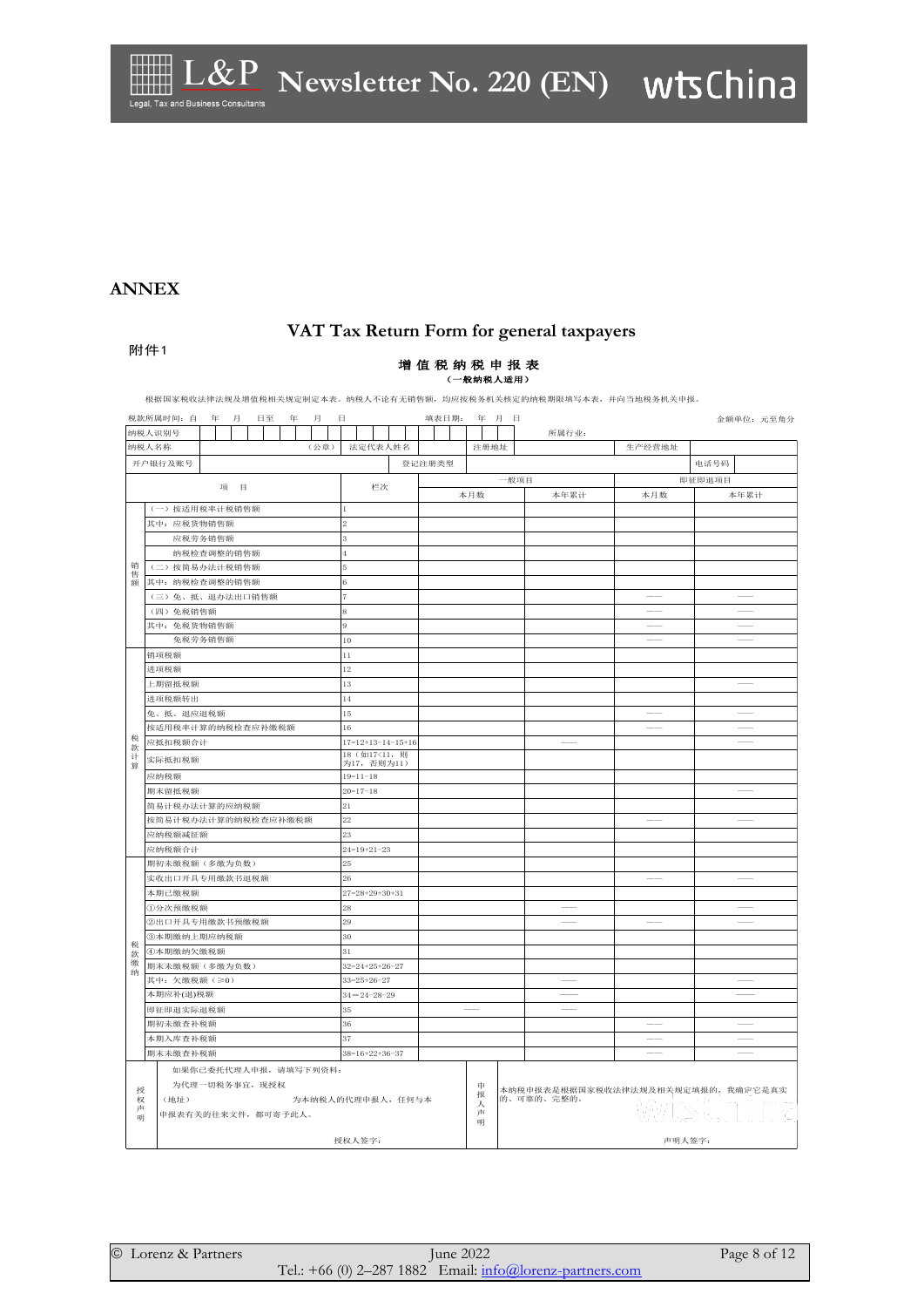

|                   | 增值税纳税申报表附列资料(一)                     |                   |                   |           |                  |        |                  |     |                  |        |                  |                           |              |                |                          |               |                                             |
|-------------------|-------------------------------------|-------------------|-------------------|-----------|------------------|--------|------------------|-----|------------------|--------|------------------|---------------------------|--------------|----------------|--------------------------|---------------|---------------------------------------------|
|                   | (本期销售情况明细)                          |                   |                   |           |                  |        |                  |     |                  |        |                  |                           |              |                |                          |               |                                             |
|                   | 税款所属时间: 年 月 日至 年 月 日<br>纳税人名称: (公章) |                   |                   |           |                  |        |                  |     |                  |        |                  |                           |              |                |                          |               |                                             |
|                   |                                     |                   |                   |           |                  |        |                  |     |                  |        |                  |                           |              |                |                          |               | 金额单位: 元至角分                                  |
| 项目及栏次             |                                     |                   |                   | 开具增值税专用发票 |                  | 开具其他发票 |                  |     | 未开具发票            |        | 纳税检查调整           | 合计                        |              | 服务、不动<br>产和无形资 | 扣除后                      |               |                                             |
|                   |                                     |                   |                   | 销售额       | 销项(<br>应纳)<br>税额 | 销售额    | 销项(<br>应纳)<br>税额 | 销售额 | 销项(<br>应纳)<br>税额 | 销售额    | 销项(<br>应纳)<br>税额 | 销售额                       | 销项(应<br>纳)税额 | 价税合<br>计       | 产扣除项目<br>本期实际扣<br>除金额    | 含税(免税<br>)销售额 | 销项(应纳)税额                                    |
|                   |                                     |                   |                   | -1        | 2                | 3      | $\overline{4}$   | 5   | 6                | $\tau$ | 8                | $9=1+3+5$ 10=2+4+<br>$+7$ | $6 + 8$      | $1 = 9 + 10$   | 12                       |               | 14=13÷(100%+税<br>13=11-12 率或征收率)×税<br>率或征收率 |
|                   |                                     | 13%税率的货物及加工修理修配劳务 | $\mathbf{1}$      |           |                  |        |                  |     |                  |        |                  |                           |              |                |                          |               |                                             |
|                   |                                     | 13%税率的服务、不动产和无形资产 | $\,2$             |           |                  |        |                  |     |                  |        |                  |                           |              |                |                          |               |                                             |
| $-\sqrt{ }$<br>一般 | 全部征<br>税项目                          | 9%税率的货物及加工修理修配劳务  | $\sqrt{3}$        |           |                  |        |                  |     |                  |        |                  |                           |              |                |                          |               |                                             |
| 计税<br>方法<br>计税    |                                     | 9%税率的服务、不动产和无形资产  | $\overline{4}$    |           |                  |        |                  |     |                  |        |                  |                           |              |                |                          |               |                                             |
|                   |                                     | 6%税率              | $\,$ 5            |           |                  |        |                  |     |                  |        |                  |                           |              |                |                          |               |                                             |
|                   | 其中:<br>即征即<br>退项目                   | 即征即退货物及加工修理修配劳务   | $\,6\,$           |           |                  |        |                  |     |                  |        |                  |                           |              |                |                          |               |                                             |
|                   |                                     | 即征即退服务、不动产和无形资产   | $\scriptstyle{7}$ |           |                  |        |                  |     |                  |        |                  |                           |              |                |                          |               |                                             |
|                   |                                     | 6%征收率             | $\,$ 8 $\,$       |           |                  |        |                  |     |                  |        |                  |                           |              |                |                          |               |                                             |
|                   |                                     | 5%征收率的货物及加工修理修配劳务 | 9a                |           |                  |        |                  |     |                  |        |                  |                           |              |                |                          | $-$           | $\frac{1}{2}$                               |
|                   |                                     | 5%征收率的服务、不动产和无形资产 | 9 <sub>b</sub>    |           |                  |        |                  |     |                  |        |                  |                           |              |                |                          |               |                                             |
|                   |                                     | 4%征收率             | 10                |           |                  |        |                  |     |                  |        |                  |                           |              |                |                          |               |                                             |
| Ξ,<br>简易          | 全部征<br>税项目                          | 3%征收率的货物及加工修理修配劳务 | 11                |           |                  |        |                  |     |                  |        |                  |                           |              |                |                          |               |                                             |
| 计税<br>方法          |                                     | 3%征收率的服务、不动产和无形资产 | 12                |           |                  |        |                  |     |                  |        |                  |                           |              |                |                          |               |                                             |
| 计税                |                                     | 预征率 %             | 13a               |           |                  |        |                  |     |                  |        |                  |                           |              |                |                          |               |                                             |
|                   |                                     | 预征率 %             | 13 <sub>b</sub>   |           |                  |        |                  |     |                  |        |                  |                           |              |                |                          |               |                                             |
|                   |                                     | 预征率 %             | 13 <sub>c</sub>   |           |                  |        |                  |     |                  |        |                  |                           |              |                |                          |               |                                             |
|                   | 其中:<br>即征即                          | 即征即退货物及加工修理修配劳务   | 14                |           |                  |        |                  |     |                  |        |                  |                           |              |                |                          |               |                                             |
|                   | 退项目                                 | 即征即退服务、不动产和无形资产   | 15                |           |                  |        |                  |     |                  |        |                  |                           |              |                |                          |               |                                             |
| Ξ.<br>免抵          |                                     | 货物及加工修理修配劳务       | 16                |           |                  |        |                  |     |                  |        |                  |                           |              |                |                          |               |                                             |
| 退税                |                                     | 服务、不动产和无形资产       | 17                |           |                  |        |                  |     |                  |        |                  |                           |              |                |                          |               |                                             |
| 四、                |                                     | 货物及加工修理修配劳务       | 18                |           |                  |        |                  |     |                  |        |                  |                           |              |                | $\overline{\phantom{a}}$ | $- -$         | ___                                         |
| 免税                |                                     | 服务、不动产和无形资产       | 19                |           |                  |        |                  |     |                  |        |                  |                           |              |                |                          |               |                                             |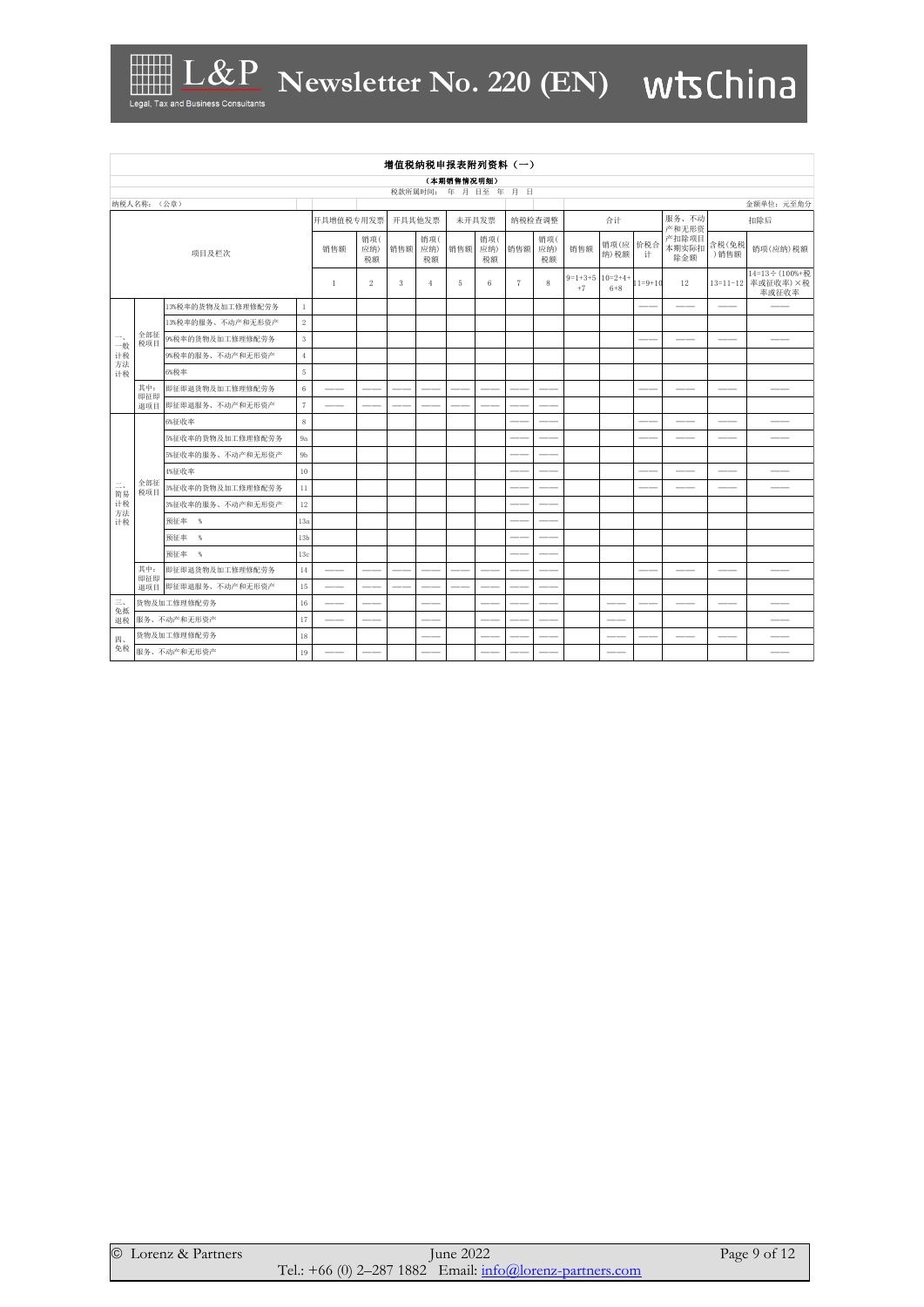

|                      | 增值税纳税申报表附列资料(二) |             |    |            |
|----------------------|-----------------|-------------|----|------------|
|                      | (本期进项税额明细)      |             |    |            |
| 税款所属时间: 年            | 日至<br>月         | 月<br>日<br>年 |    |            |
| 纳税人名称: (公章)          |                 |             |    | 金额单位: 元至角分 |
|                      | 一、申报抵扣的进项税额     |             |    |            |
| 项目                   | 栏次              | 份数          | 金额 | 税额         |
| (一)认证相符的增值税专用发票      | $1 = 2 + 3$     |             |    |            |
| 其中: 本期认证相符且本期申报抵扣    | $\overline{2}$  |             |    |            |
| 前期认证相符且本期申报抵扣        | 3               |             |    |            |
| (二) 其他扣税凭证           | $4=5+6+7+8a+8b$ |             |    |            |
| 其中: 海关进口增值税专用缴款书     | 5               |             |    |            |
| 农产品收购发票或者销售发票        | $6\phantom{1}6$ |             |    |            |
| 代扣代缴税收缴款凭证           | $\overline{7}$  |             |    |            |
| 加计扣除农产品进项税额          | 8a              |             |    |            |
| 其他                   | 8 <sub>b</sub>  |             |    |            |
| (三)本期用于购建不动产的扣税凭证    | 9               |             |    |            |
| (四)本期用于抵扣的旅客运输服务扣税凭证 | 10              |             |    |            |
| (五) 外贸企业进项税额抵扣证明     | 11              | $\qquad -$  |    |            |
| 当期申报抵扣进项税额合计         | $12=1+4+11$     |             |    |            |
|                      | 二、进项税额转出额       |             |    |            |
| 项目                   | 栏次              |             | 税额 |            |
| 本期进项税额转出额            | 13=14至23之和      |             |    |            |
| 其中: 免税项目用            | 14              |             |    |            |
| 集体福利、个人消费            | 15              |             |    |            |
| 非正常损失                | 16              |             |    |            |
| 简易计税方法征税项目用          | 17              |             |    |            |
| 免抵退税办法不得抵扣的进项税额      | 18              |             |    |            |
| 纳税检查调减进项税额           | 19              |             |    |            |
| 红字专用发票信息表注明的进项税额     | 20              |             |    |            |
| 上期留抵税额抵减欠税           | 21              |             |    |            |
| 上期留抵税额退税             | 22              |             |    |            |
| 其他应作进项税额转出的情形        | 23              |             |    |            |
|                      | 三、待抵扣进项税额       |             |    |            |
| 项目                   | 栏次              | 份数          | 金额 | 税额         |
| (一)认证相符的增值税专用发票      | 24              |             |    |            |
| 期初已认证相符但未申报抵扣        | 25              |             |    |            |
| 本期认证相符且本期未申报抵扣       | 26              |             |    |            |
| 期末已认证相符但未申报抵扣        | 27              |             |    |            |
| 其中: 按照税法规定不允许抵扣      | 28              |             |    |            |
| (二)其他扣税凭证            | 29=30至33之和      |             |    |            |
| 其中: 海关进口增值税专用缴款书     | 30              |             |    |            |
| 农产品收购发票或者销售发票        | 31              |             |    |            |
| 代扣代缴税收缴款凭证           | 32              |             |    |            |
| 其他                   | 33              |             |    |            |
|                      | 34              |             |    |            |
|                      | 四、其他            |             |    |            |
| 项目                   | 栏次              | 份数          | 金额 | 税额         |
| 本期认证相符的增值税专用发票       | 35              |             |    |            |

代扣代缴税额

3 6 —— ——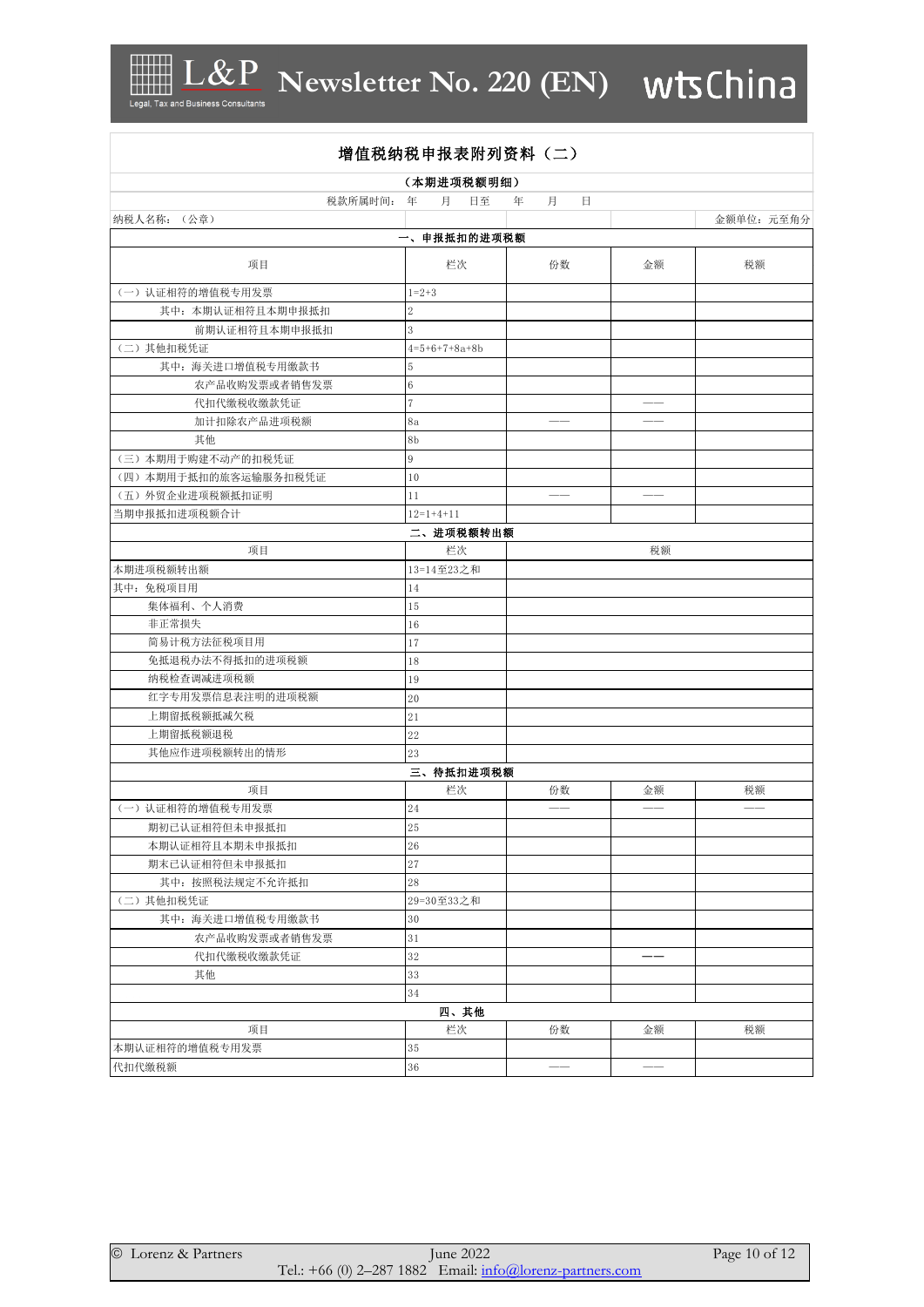

#### 增值税减免税申报明细表 税款所属时间:自 年 月 日至 年 月 日 金额单位:元至角分 纳税人名称(公章): 一、减税项目 期初余额 本期发生额 本期应抵减税额 本期实际抵减税额 期末余额 减税性质代码及名称 栏次 1  $2$   $3=1+2$   $4\leq 3$   $5=3-4$ 合计 1 2 3 4 5 6 二、免税项目 免征增值税项目 免税销售额扣除项目<br>本期实际扣除金额 本期实际扣除金额 扣除后免税销售额 免税销售额 **又税销售**额 → 免税额<br>对应的进项税额 → 免税额 销售额 免税性质代码及名称 栏次  $\frac{10}{7}$   $\frac{8}{10}$ <br> $\frac{9}{11}$  $\frac{7}{8}$ <br> $\frac{9}{10}$ <br> $\frac{11}{11}$ <br> $\frac{11}{12}$ 1  $2$   $3=1-2$   $4$   $5$ 合 计  $\begin{array}{r} 7 \\ 8 \\ \hline 9 \\ 10 \\ 11 \\ 12 \\ 13 \end{array}$ 7 出口免税  $\begin{array}{r} 8 \\ 9 \\ \hline 10 \\ 11 \\ 12 \\ 13 \\ 14 \\ \hline \end{array}$ 8 —— —— —— —— 其中: 跨境服务  $\frac{9}{10}$ <br> $\frac{11}{12}$ <br> $\frac{12}{13}$ <br> $\frac{14}{15}$ 9 —— —— —— ——  $\frac{10}{11}$   $\frac{12}{13}$   $\frac{14}{15}$   $\frac{16}{16}$  $10$  $\begin{array}{r} 11 \\ 12 \\ 13 \\ \hline 14 \\ 15 \\ \hline 16 \\ \hline \end{array}$  $11$  $12\,$ 13  $14\,$ 15 16 纳税人名称:(公章) 金额单位:元至角分服务、不动产和无形资产扣除项目 本期服务、不动产 和无形资产价税合 | 计额(免税销售额 期初余额 本期发生额 本期应扣除金额 本期实际扣除金额 期末余额 项目及栏次 ) 1 2 3 4=2+3  $5(5 \le 1 \le 5 \le 4)$  6=4-5 13%税率的项目 1 9%税率的项目 2 6%税率的项目(不含金融商品转让) 3 6%税率的金融商品转让项目 4 5%征收率的项目 **5** 5 3%征收率的项目 6 免抵退税的项目 7 免税的项目 8